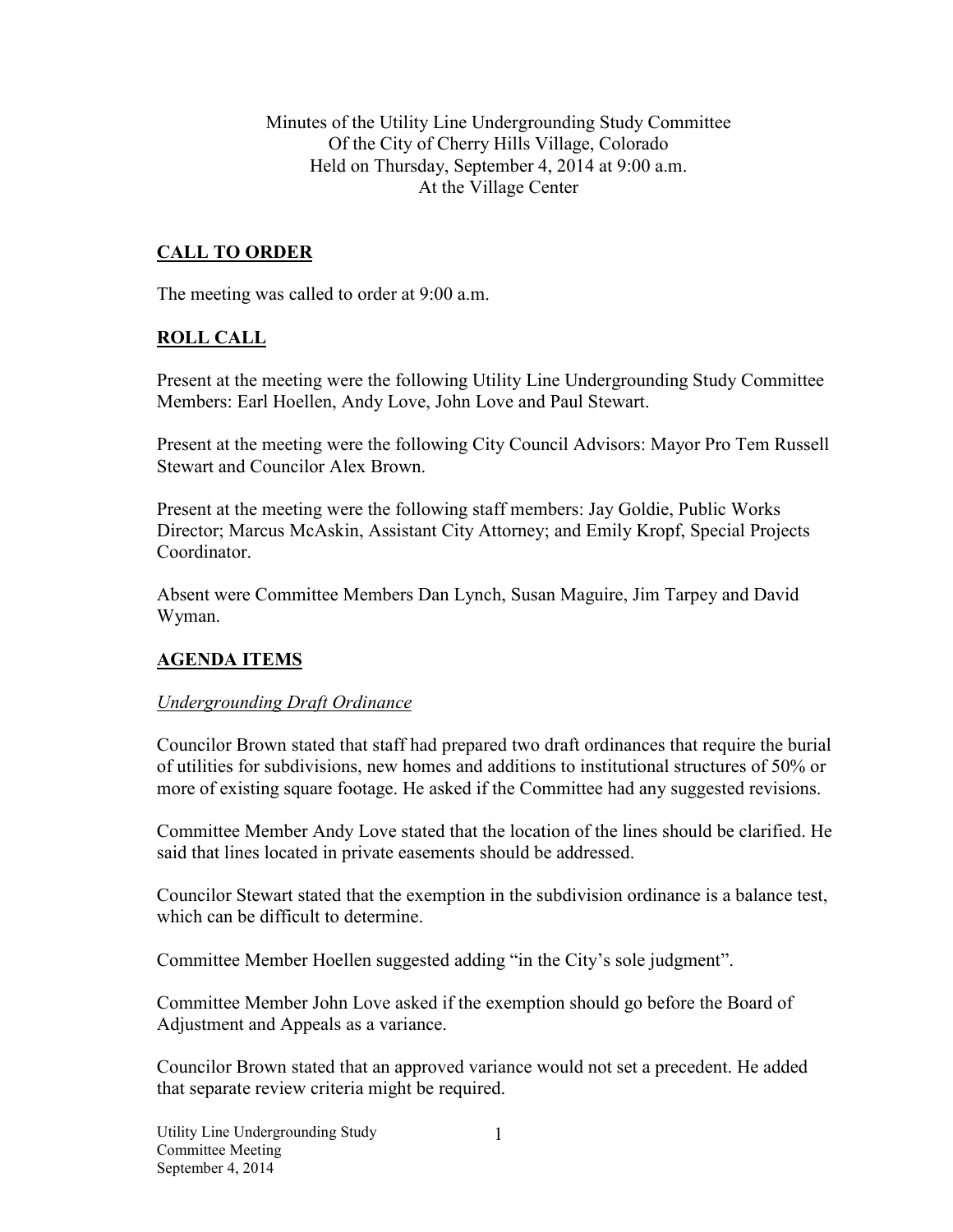Public Works Director Goldie and Councilor Stewart agreed.

Councilor Brown asked staff to revise the ordinances based on the Committee's feedback and present the updated versions at the next meeting.

# *Policy Outline and Discussion*

Councilor Brown stated that the Committee may want to submit an interim report to City Council regarding the status of the undergrounding issue. He added that the Public Works Department is planning to add a traffic study to next year's budget. Streetscaping or fiber optics could be used in conjunction with undergrounding. He asked if the Committee had any specific suggestions for the scope of the study. Councilor Brown also asked if the fiber optic ballot issue should be addressed in the interim report.

Councilor Stewart asked if the interim report should be published before the election.

Public Works Director Goldie replied that the interim report would be informational while the final report would include recommendations.

Committee Member Stewart asked if the City should hire a consulting engineer to review CenturyLink and Xcel's cost estimates.

Councilor Brown responded that the City Engineer can review the cost estimates.

Committee Member Andy Love suggested having the traffic analysis include other municipal experiences after improvements have been constructed. He added that projects that require utilities to pay for undergrounding could significantly reduce costs. He asked if a roundabout at Quincy and Colorado would be beneficial.

Councilor Brown replied that a roundabout could cause problems for equestrian users and pedestrians.

Committee Member Hoellen said that presenting an interim report to City Council would provide feedback. The City Council should weigh in about future street projects, as well.

Councilor Stewart responded that the City Council should also discuss fiber optics. He added that he spoke with a contact with experience in private/public partnerships who might attend the next meeting. Councilor Stewart asked if the traffic plan will include community surveys. He added that the community's need for fiber optics should be explored.

Public Works Director Goldie said that the traffic study is more of an update to the existing report. He suggested adding it to the Master Plan review, which might include surveys.